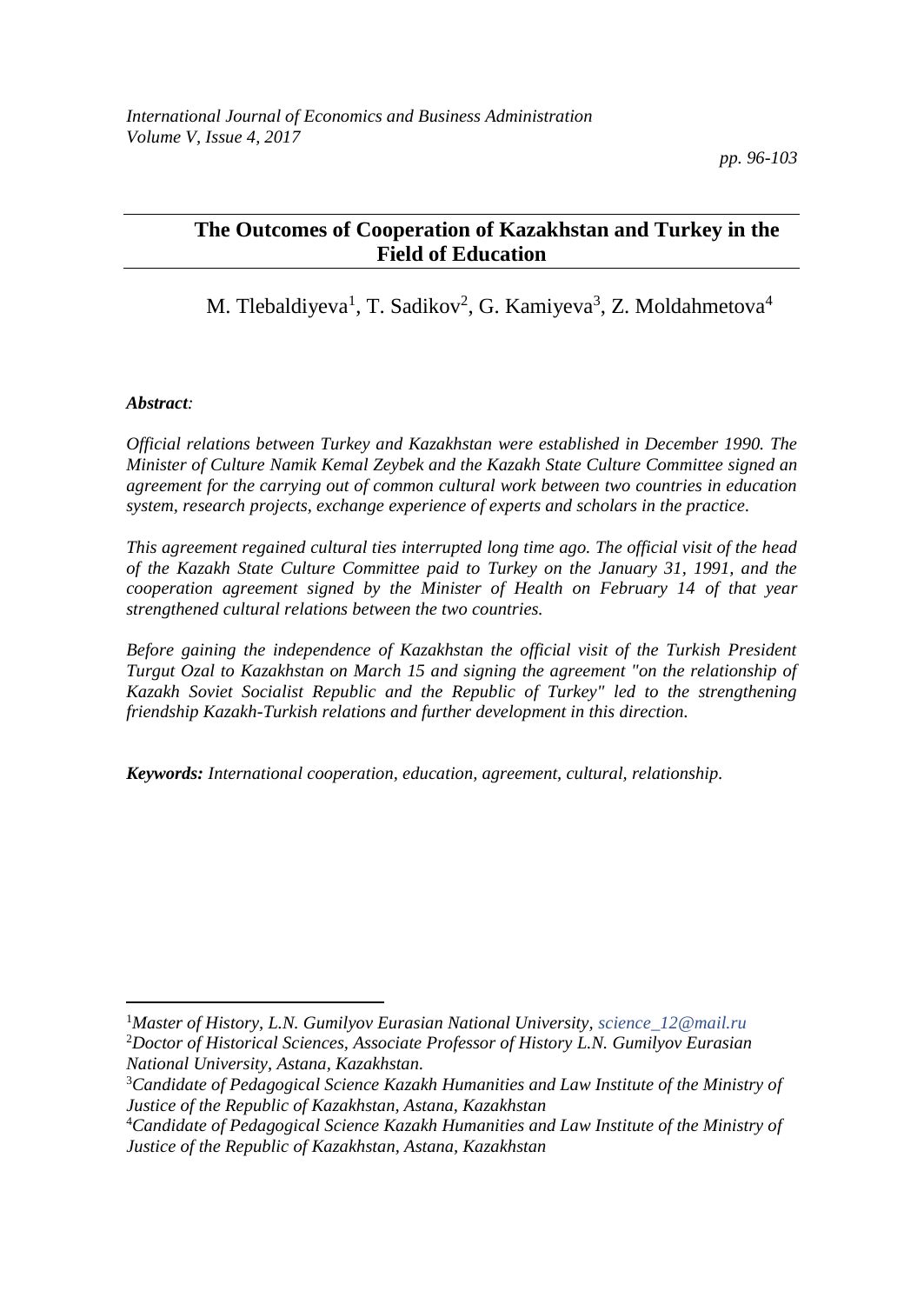The official visit of the head of the Kazakh State Culture Committee paid to Turkey on the January 31, 1991, and the cooperation agreement signed by the Minister of Health on February 14 of that year strengthened cultural relations between the two countries. Before gaining the independence of Kazakhstan the official visit of the Turkish President Turgut Ozal to Kazakhstan on March 15 and signing the agreement *"on the relationship of Kazakh Soviet Socialist Republic and the Republic of Turkey"* led to the strengthening friendship Kazakh-Turkish relations and further development in this direction. This agreement opened the way for the opening of embassies and the expansion of cultural ties between the two countries.

The visit of Turgut Ozal showed new faces of Kazakhstan to the Turkish society. Turkish periodicals covered the future relationship between Kazakhstan and Turkey and the official invitation of the President of Kazakhstan Nursultan Nazarbayev to Turkey. At the meeting Turgut Ozal and Nursultan Nazarbayev spoke about the issues of transition to a market economy, shared recommendations for strengthening a stable currency, ensuring the conditions for a decent investment for Turkish entrepreneurs. In his interview Turgut Ozal said on the further strengthening of relations between Turkey and Kazakhstan (Atatürik aytqan eken, 2010).

Based on resolution of the Supreme Council of the Republic of Kazakhstan of January 15, 1992, was adopted the law on *"Science and scientific-technical policy of the Republic of Kazakhstan".* Within the framework of the law Kazakhstani students had the opportunity to study in about 30 universities in Turkey, including a highlevel educational institution in Istanbul "Bosphorus", in Ankara "Middle East Technical University" (METU), "Bilkent" (Ergöbek, 2007).

#### **2. Results and discussion**

The education system in Turkey is western-style. Learning system is in the form of western Turkey. First four years are devoted to study only the subjects of main specialty, general subjects are not even taught as in the system of Kazakhstan. Of course there is an advantage that students can get full, comprehensive education. For example, from orientation to the profession a student may be able to master his skills, but the lack of progress in general background and poor logical thinking skills can complicate the process of solving problems. In the system of Kazakhstan students study to be fully trained engineers they also study all the general subjects (for example, history of Kazakhstan, philosophy, economics, mathematics, physical education, etc.).

In Turkey undergraduate students have to pass 8-10 subject-exams each semester. End-of term tests, examinations are held mainly in written form. However, the test oral form is also used. Students who are eager to study are provided with all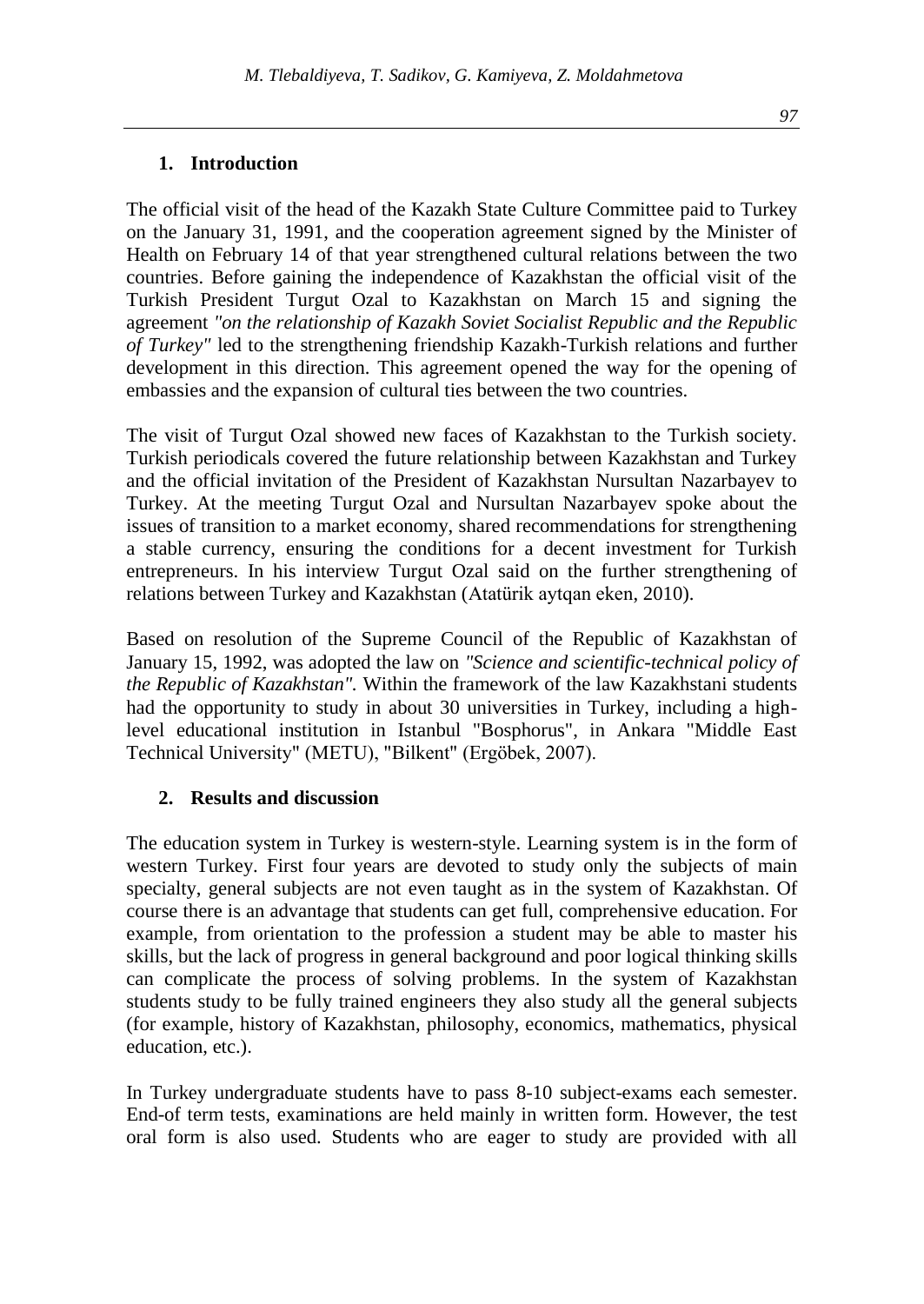*98*

necessary educational conditions. For example, all students are provided with full accommodation and all modern equipment.

For example, the graduates of the famous Fatih University work in countries such as the United States and Western Europe. Since 1992, in accordance with the international agreements Kazakh students studying in Turkish institutions of higher education will be on the Turkish government grant. According to the data of 2009, 737 students are enrolled at 27 Universities of Turkey. 544 Turkish citizens are studying in institutions of higher education in Kazakhstan. Turkey grants each year 70 Mongolian students, including 10 Kazakh youngsters living in that country. Each year, 25 percent of the state budget is allocated to science and education. Annually students enroll Colleges and universities by the one-step exam organized by the Selection and Placement Center.

The mentioned center is functioning under the Supreme Council Education organization. Foreigners wishing to study in Turkey take examinations once a year held by the Selection and Placement Center and are selected according to results. Exam questions are only available in English and Turkish. The youngsters who have got a right to be educated in Turkey are taught the Turkish language within one year in the Center of the Turkish language under the Rectorate of the University of Ankara. More than 3 million people per year get the education according to National Education Ministry. Co-education courses encompass more than 9 million participants. The work of so-called "TIKA" which is being conducted under the Turkish Cooperation and Development Administration is surprising.

According to the Secretary General of the platform "Eurasia Dialogue" Ismail Tas they are trying to promote cultural and economic ties between Kazakhstan and Turkey. There is the Rectors Association "Universities Unit" in Istanbul. Thanks to this organization there are institutions, higher education schools built under the support of Turkish entrepreneurs. In the coming years, they are going to carry out such projects. Furthermore, the Turkish side has funded the university buildings and dormitories, and other resources necessary for the construction (Nazarbayev, 2000).

Nowadays more than 200 Kazakh girls and boys are studying economics, construction, journalism, medicine and law in higher education institutions of Turkey. However most of Kazakh students in Turkey carry out their own ethnical business such as production, sewing and selling of leather goods. Since 1991 the connection between Kazakhs of Turkish origin and the Republic of Kazakhstan is progressing. One of the most important events for Kazakhs living in Turkey was the meeting held on the 28-29<sup>th</sup> of March 1997. There is no separatism towards Kazakh community from Turkish people. The level of relationships between local people, government and administration is high.

In 2005 based on the decree of the President of the Republic of Kazakhstan *«On the improvement of actions of state management authorities in terms of economic»* has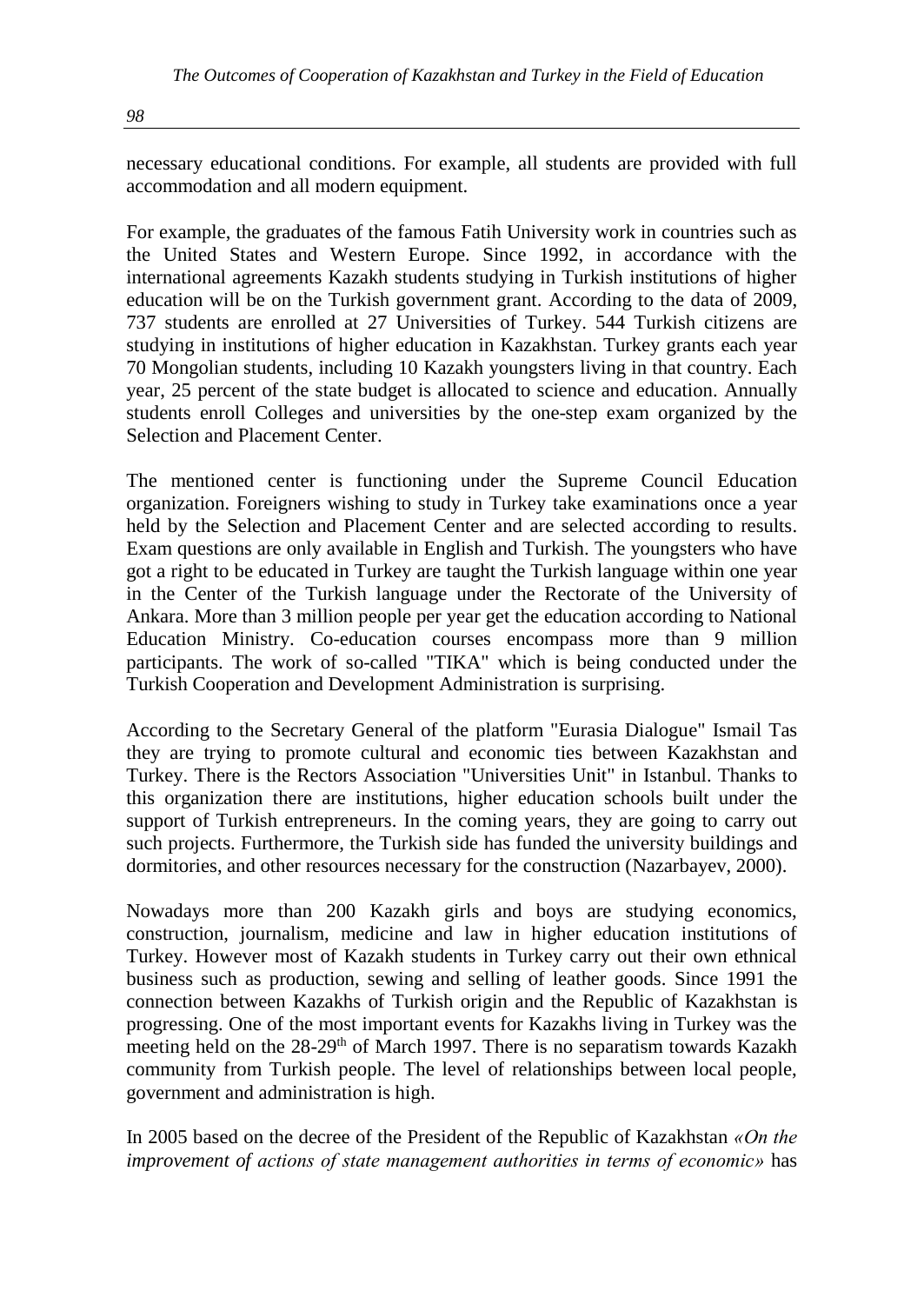been formed the organization of Science and Technology of the Republic of Kazakhstan. The Ministry tasks were as follows:

- To carry out the policy in the sphere of international scientific and technical development of Kazakhstan;
- − To coordinate the training of scientific and pedagogic personnel of Kazakhstan;
- To organize international cooperation in the scientific and technological sphere of Kazakhstan.

Turkey is closer to Kazakhstan on cultural, religious and linguistic issues. The relations of expat living in Europe and Turkey are still strong. Indeed, the European expat consists of those who moved from the territory of Turkey. In this context interpersonal relations are seen since representatives of the Kazakh expat give their children Turkish names, traditions and customs, holidays resemble Turkish. It's natural, because Turkic peoples were always close since ancient times and living in Turkey is extremely contributed to the culture of the Kazakhs. The ties of European Kazakhs with Turkey are stronger rather than Kazakhstan's. Many of them live in Turkey, China, Altai.

The Fund of Turkish Kazakhs is actively functioning in Istanbul. The Istanbul Municipality allocated premises for the Fund. Fund managers pave the way to learn Kazakh, and organize meetings with the representatives of Kazakhstani culture and art. In the home of the offices of the Fund there are Kazakh yurt, the welfare of the Kazakh things, assembled literature which are shown on various celebrations, meetings, concerts. Fund organized the Children's Dance Ensemble which take part at various concerts and presentation.

There is "Arman" magazine published by the Fund. There are some difficulties in material take-off for magazine since there are few authors who can cover the full life of the country. Turkish Kazakhs face challenges in assembling information in Kazakh. The relationship between Kazakh expat and municipality is very good. The head of the local government distinguishes Kazakhs living in obedience to the law, and their appreciation for the hard work.

The youth speaks Turkish and the language of instruction is also Turkish. The Fund itself organized teaching Kazakh. In 2005 the teacher of Kazakh came to Istanbul University and the teaching language of youth was organized. There are some difficulties related to different Alphabet graphics. Books delivered from Kazakhstan were written in Cyrillic alphabet. There is lack of specialists who can teach language in this graphics. This statement made the delivery of Cyrillic written books from Kazakhstan senseless (Qalïev, 2010).

Perhaps afore said statements, established spiritual values, widely spread political and economic interests, cooperation relations are fastening the progress in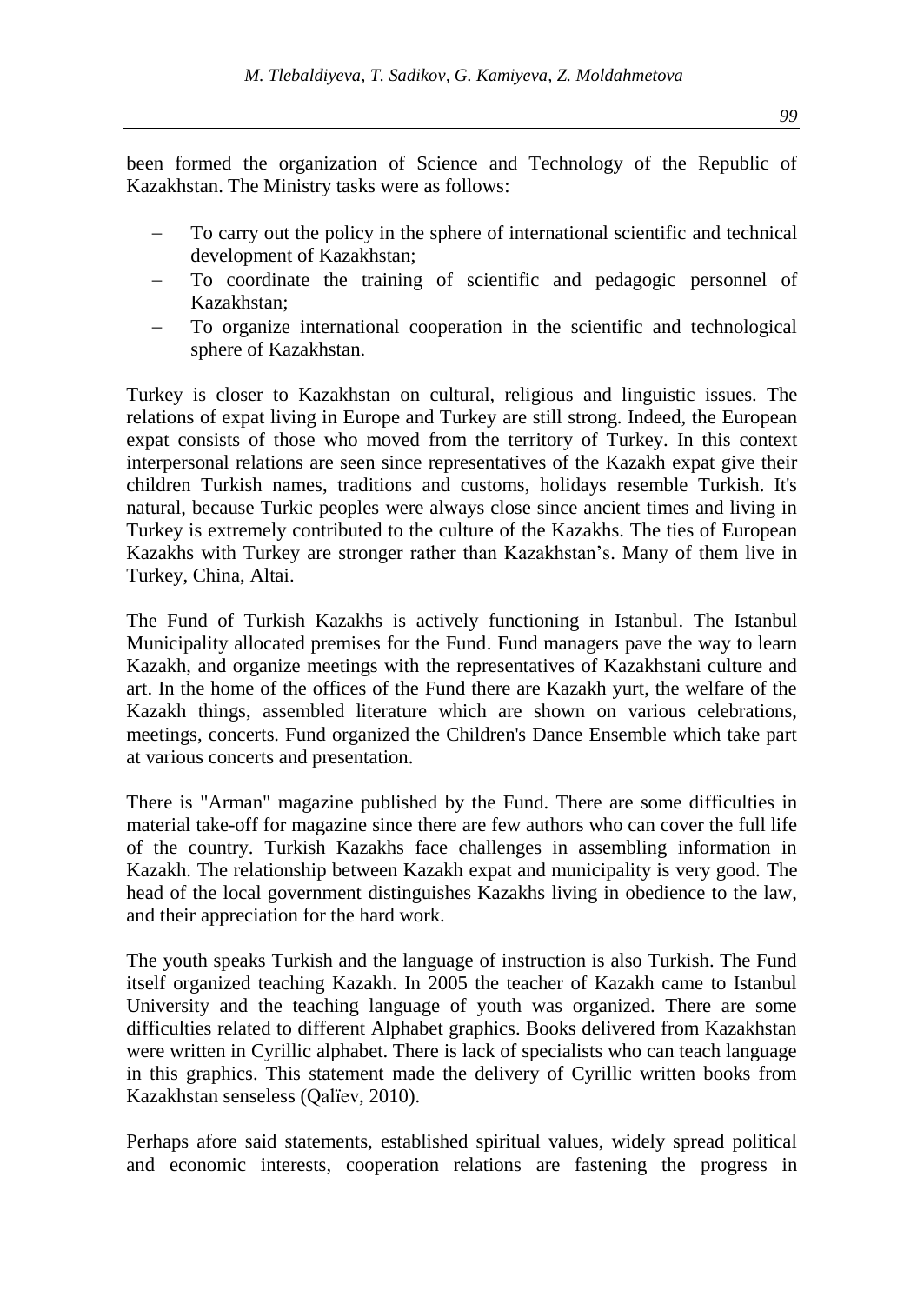*100*

relationships of the two countries. Kazakhstani scholar M.B. Mukhamedov who is aware of Kazakhstan-Turkey relationships said that there was a need in political support of Turkey. Of course, common mental, lingual, cultural and historic aspects play a great role between relations of Kazakh and Turkish nations. Taking into consideration these points Turkeys were represented as the guarantors for Kazakhstan to obtain credits from western resources as Turkey is very respectful country on the worldwide arena. At the same time one of the factors which accelerated the Turkey-Kazakhstan relationships is mutually beneficial establishment of cooperation in the sphere of trade economy.

In 2009, November 19, on the meeting of the Ambassador of Kazakhstan in Turkey Beibit Isabayev and ex-president of Turkey Suleiman Demirel were shared opinions on relationships between two countries and the internal and foreign policy of Turkey. Ex-president S. Demirel expressed his positive attitude towards investments from Kazakhstan to Turkish economy and emphasized Turkish government's readiness to support it. The representatives of the two countries discussed future strategies in improving bilateral relations. At the same time there were approved cooperation agreements in terms of recommencement of TURKSOY which is considered as mini UNESCO of Turkish world.

On May 1-3, 2007, the Minister of Education and Science of the Republic of Kazakhstan Zhanseit Tuimebayev paid an official visit to the Republic of Turkey. Kazakhstani Minister held bilateral talks with his counterparts during the official visit, discussed the issue of expanding the horizons of cooperation in the field of education. The Kazakhstani delegation visited Turkish Scientific and Technological Research Structure and Higher Education Council and considered the ways of development of cooperation with them.

Negotiations between the two countries' Ministers of Education encompassed the current assessment of relations in the field of higher education and some solutions to several issues. In particular, because of negotiations it was signed a Memorandum of Cooperation in the field of professional-technical education. According to the memorandum, the part of the Republic of Turkey agreed to share knowledge and experience in the field of science with the Kazakh side. Especially the experience of Turkey is interesting on the part of the goods, textiles, tourism, and several technical vocational and technical training areas.

On the meeting with the members of the structure led by the Chairman Professor Nuket Yetïş of TUBITAK of the Minister of Education and Science of the Republic of Kazakhstan was said that they were interested in working together with the Turkish side, including invitation to participate in common programs within the framework of the EU.

On the meeting with the Chairman of the Board of Higher Education of the Republic of Turkey Erdogan Tezïçpen were discussed ways to increase cooperation between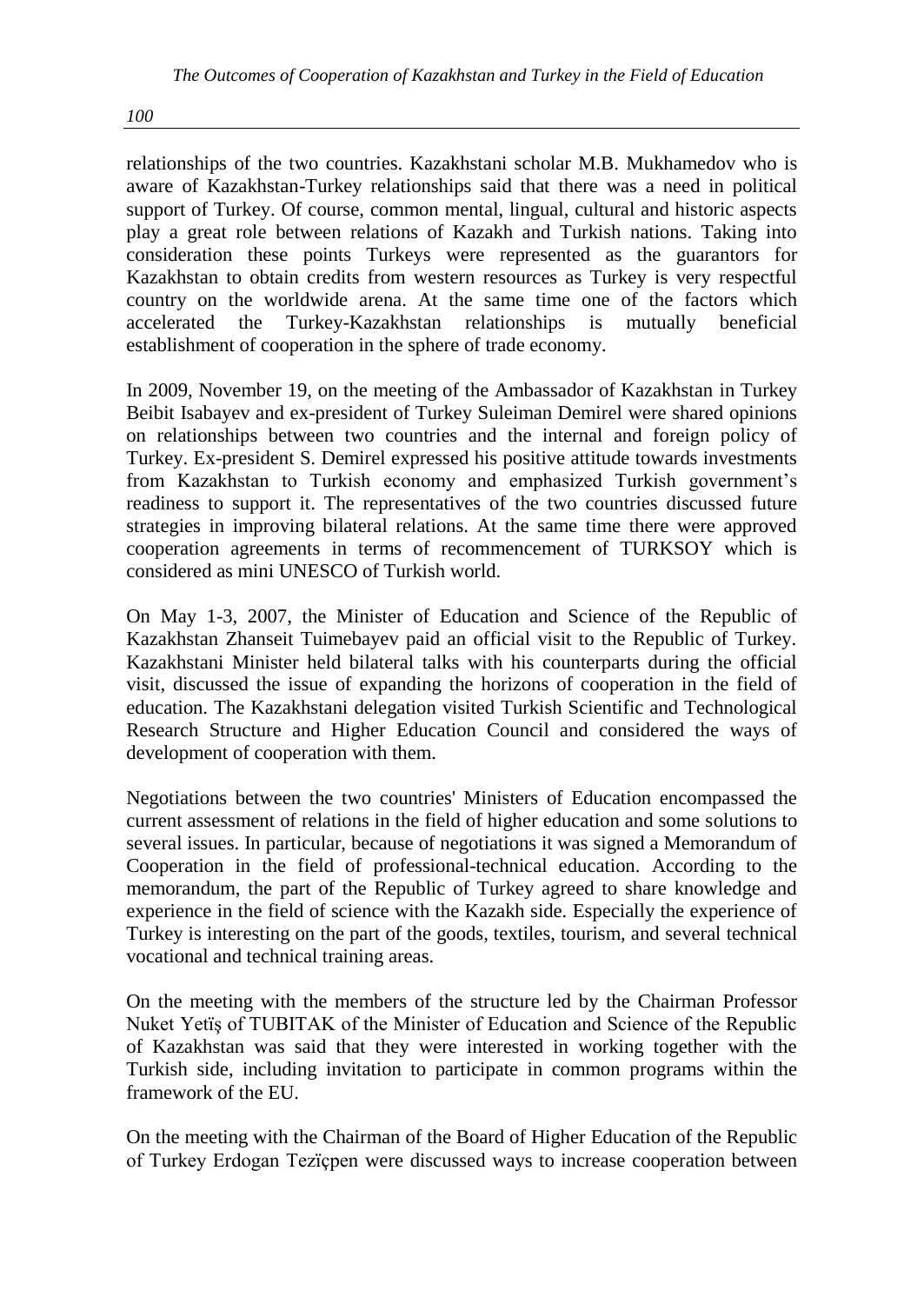the two countries' institutions of higher education. The sides highlighted the point of organizing scientific symposiums and other events between the two countries' universities. Kazakhstani Minister expressed the willingness to cooperate with a number of prestigious universities of Turkey in accordance with the standards of the European countries.

Currently, about 700 Kazakh students are studying in Turkey. In turn, more than 500 Turkish students are studying in Kazakhstan. So far, about 900 Kazakhstani youth graduated from Turkish universities. In Chapter 10 of "Education Act" №319 of the Republic of Kazakhstan of July 27, 2007, the services of international cooperation in the field of education and economic activity were considered. They are as follows:

1. International cooperation in the field of education of the Republic of Kazakhstan is carried out based on legislation of the Republic of Kazakhstan and international treaties of the Republic of Kazakhstan.

2. The organization of education in accordance with the competent authority in the field of education in coordination with own peculiarities has the right to access foreign education, to establish direct links with scientific and cultural organizations and foundations, to make bilateral and multilateral terms on cooperation, to participate in the exchange international programs of students, undergraduates, doctoral students, the teacher and workers, to enter international non-governmental organizations (associations). Military educational institutions in accordance with the international treaties and agreements with foreign citizens have the right to carry out training of specialists in a row. Educational organizations shall have the right to engage in foreign economic activity in the manner specified by the charter specified in educational institutions and laws of the Republic of Kazakhstan.

3. The order of the implementation of international cooperation in the educational institutions of the Republic of Kazakhstan established by the authorized body in the field of education.

4. The establishment of International and foreign educational institutions and (or) branches in the Republic of Kazakhstan is carried out based on international agreements or in accordance with the decision of the Government of the Republic of Kazakhstan.

5. Licensing, accreditation and certification of international institutions and other states or their legal and educational institutions, their affiliates in the territory of the Republic of Kazakhstan unless stipulated by international treaties ratified by the Republic of Kazakhstan will be carried out in accordance with the laws of the Republic of Kazakhstan (Tuimebayev, 2010).

The head of state addressed the people of Kazakhstan on March 6, 2009, in his message *"Through Crisis to Renovation and Prosperity"* specific tasks for the implementation of the further modernization of the economy and to ensure the development of the country in the post-crisis employment strategy. During this difficult period the system of education and science is developed due to the constant attention and support of the head of state. The education budget in 2009 comprised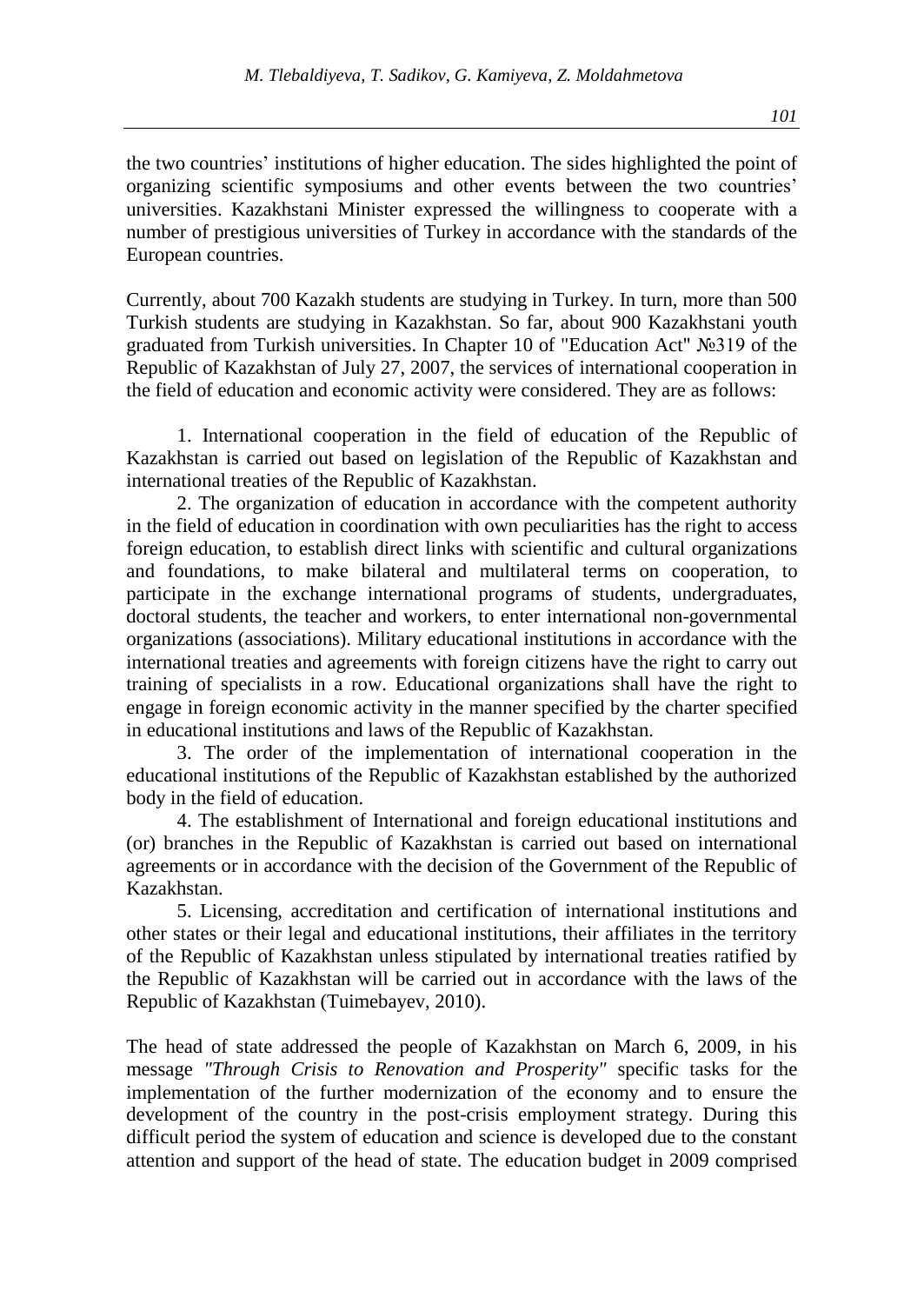*102*

702,0 billion tenge, compared to 2008 increased by 9.5% (in 2008 - 641,1 bln. tenge). Because of the funds allocated for education 20 thousand students are studying abroad. Taking into consideration these aspects the education system of our country and its pedagogic personnel's quality must be defined in accordance with the strategy of innovative and industrial development (Tuimebayev, 2010).

In 2009, October 22, within the frameworks of the official visit of the President of the Republic of Kazakhstan N. Nazarbayev it was signed cooperation agreement in the sphere of science and technology between the Minister of Education and Science of the Republic of Kazakhstan and Turkey. In the terms of this agreement there is cooperation in conducting common scientific and research projects, exchange of scholars and experts, carrying out scientific conference and symposiums, and interchange of scientific and technical information and documents. In that order after defining the field of cooperation of two parties there is commission which prepares proceedings and programs in carrying out the agreement terms and implements common projects within the frameworks of the program *"International cooperation in the field of science on 2010-2012"* (Sawdabaev, 1996).

## **3. Conclusion**

As Zh. Tuimebayev pointed out since 1992 there are more than 4 thousand Kazakhstanis who graduated from Turkish universities. As a sample of friendship between two states under support of heads of states there was opened Yassaui International Kazakh-Turkish University which became one of the prestigious universities. There are also S. Demirel Private University and Foreign Languages and Business University as well as 30 Kazakh-Turkish lyceums and 9 secondary schools (Qalïev, 2010).

To strengthen scientific, education and cultural relations between Turkey and Kazakhstan the two countries share the same high school in the city of Turkestan the Yassaui International Kazakh-Turkish University. To make University of Turkic states Turkish government during the years 1993-2001 donated 86 million dollars. For the past 10 years about 25 thousand people from Kazakhstan went through internship in the Republic of Turkey.

Turkey's economic potential is higher than Kazakhstan's and it has its own way to reach international market. As well as it has high reputation in the European Community. Therefore, a model of economic reform to adjust the laws of market relations will play a huge role for Kazakhstan. Consequently, economic, political and cultural spheres of further development of relations contribute to the strengthening of the economic and social sectors of the two countries. Turkish culture, education, ecology, medicine, joint peace, military, political programs contribute to promotion of mutual desire to strengthen regional economic alliances on a global arena.